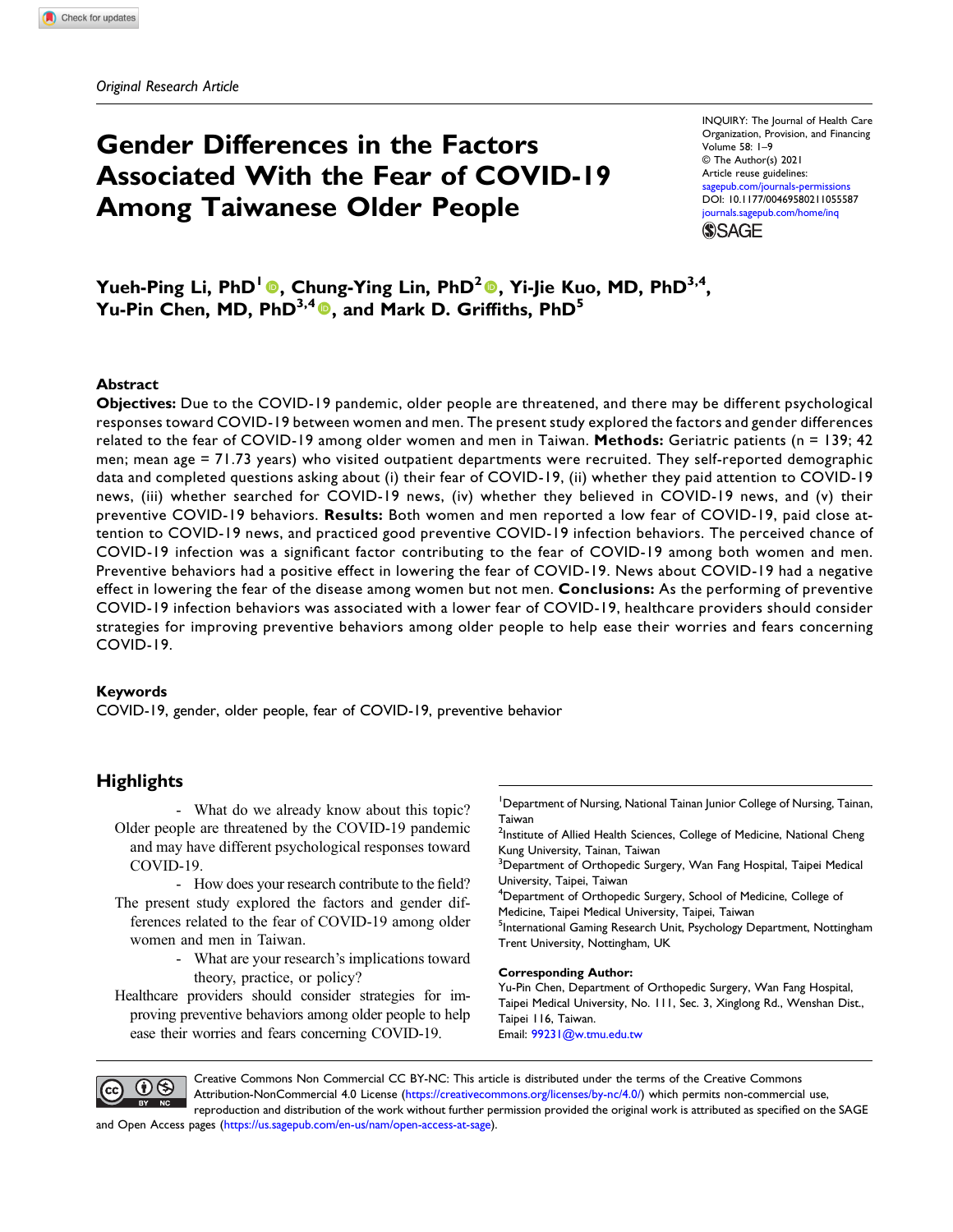# Introduction

The novel coronavirus disease 2019 (COVID-19) has become a global pandemic. As of September 15, 2021, 16,098 people had been diagnosed with COVID-19 in Taiwan. Compared to the 225,516,973 people who had been diagnosed with COVID-19 globally, the epidemic prevention measures in Taiwan have achieved remarkable results.<sup>[1,](#page-7-0)[2](#page-7-1)</sup> Although several vaccines such as the AstraZeneca COVID-19, Moderna, and Pfizer-BNT vaccines have been developed, many people still question the effect of the vaccine and its subsequent sideeffects. Furthermore, given that COVID-19 has a high infection rate and the current knowledge on the variants of coronavirus (eg, Alpha, Beta, Gamma, and Delta) is limited, many people feel anxious and afraid of this disease, especially older people. $1,3-7$  $1,3-7$  $1,3-7$  $1,3-7$ 

In addition to the fact that older people are more likely to be worried about COVID-19 because they have a higher risk of severe consequences (eg, death) from the disease,  $8,10$  $8,10$ gender differences have been observed in the clinical symptoms and incidence of COVID-19.<sup>[11,](#page-7-6)[12](#page-7-7)</sup> Chen et al<sup>[11](#page-7-6)</sup> explored the epidemiological and clinical characteristics in China, and found that older men with medical comorbidities were more likely to become infected with worse outcomes. In addition, some studies have found that the response to the disease and preventive behaviors are different between genders.<sup>[13,](#page-7-8)[14](#page-7-9)</sup> More specifically, several recently published studies have reported that women have more negative psychological responses to COVID-19 than men, including higher levels of stress, anxiety, and depression. $15,16$  $15,16$ 

Apart from the psychological responses, women and men may take different actions and have different attitudes toward COVID-19-related information. One prior study examining 1004 individuals aged under 60 years found that women had a higher level of worry and fear of COVID-19 than men, and were more likely to adopt preventive behaviors.<sup>[17](#page-7-12)</sup> Therefore, women and men may react differently to COVID-19 news reported in media such as newspapers, radio, and television programs regarding information on the incidence, statistics, and practical advice regarding COVID-19.

From the perspective of public health, increasing awareness of the impact of COVID-19 can promote preventive infection behaviors and subsequently reduce the risk of infection. However, although such COVID-19-related news may successfully increase awareness of the disease, it may also cause fear and anxiety with regards to COVID-19.<sup>[18](#page-7-13)</sup> Therefore, it is important for health policymakers to avoid increasing peoples fear when publishing news concerning COVID-19. One prior study in Hong Kong found that individuals with a moderate anxiety level were more likely to take precautionary measures against infection during the SARS outbreak.<sup>13</sup> On the other hand, high fear of COVID-19 levels has been associated with psychological problems, in-cluding suicide.<sup>[16,](#page-7-11)[19](#page-7-14)</sup> Therefore, it is important to understand the factors related to fear so that they can be adequately controlled.

As the COVID-19 pandemic is ongoing, healthcare systems worldwide need to provide effective strategies according to specific needs. In order to respond to these needs, several teams have developed different psychometric scales to understand various psychological responses during the COVID-19 outbreak. $3,2\overline{0}$  $3,2\overline{0}$ -[23](#page-7-16) Additionally, the factors related to the fear of COVID-19 have also been studied.<sup>[18,](#page-7-13)[19](#page-7-14)</sup> For example, one study found that receiving accurate health information and adopting hygiene strategies (eg, handwashing) were associated with lower psychological stress during the COVID-19 epidemic. $^{24}$  However, most of the evidence concerning gender differences and psychological responses has come from the general population,  $15,24$  $15,24$  $15,24$  and such information concerning older people is lacking. As older people are more vulnerable to COVID-19 infection,<sup>[8,](#page-7-4)[10](#page-7-5)</sup> there is an urgent need to investigate the degree to which older people pay attention to COVID-19 news, related psychological responses, and preventive COVID-19 infection behaviors. Moreover, it is important to understand the factors related to the fear of COVID-19 among older people so that appropriate programs can be designed. Therefore, the aims of the present study were to: (1) compare the differences in COVID-19 factors (including perceived chances of COVID-19 infection, paying attention to COVID-19 news, believing in COVID-19 news, and preventive COVID-19 infection behaviors) between older women and men; and (2) explore gender differences related to the fear of COVID-19 among older women and men.

## Methods

#### Participants and Recruitment Procedure

The study was approved by the Ethical Committee at Taipei Medical University (registered number: TMU-JIRB N202005044). All of the participants in this study were geriatric patients who visited the orthopedic outpatient departments of one medical center in Taipei, Taiwan from late April to early May 2020. Several research assistants approached the eligible participants and explained the study purpose to them. If they agreed to participate, the research assistant asked them to sign a written informed consent form. The research assistant then used a questionnaire (see [Appendix 1\)](#page-5-0) to interview the participants. All face-to-face interviews were completed in a private room in the outpatient departments.

The inclusion criteria were the following: (1) being aged over 60 years; (2) having sufficient cognitive ability to understand the interview; and (3) voluntarily agreeing to participate in the study. The exclusion criteria were (1) being hospitalized during the study period, and (2) having a diagnosis related to psychotic symptoms. A total of 139 participants (97 women and 42 men) were included in the study.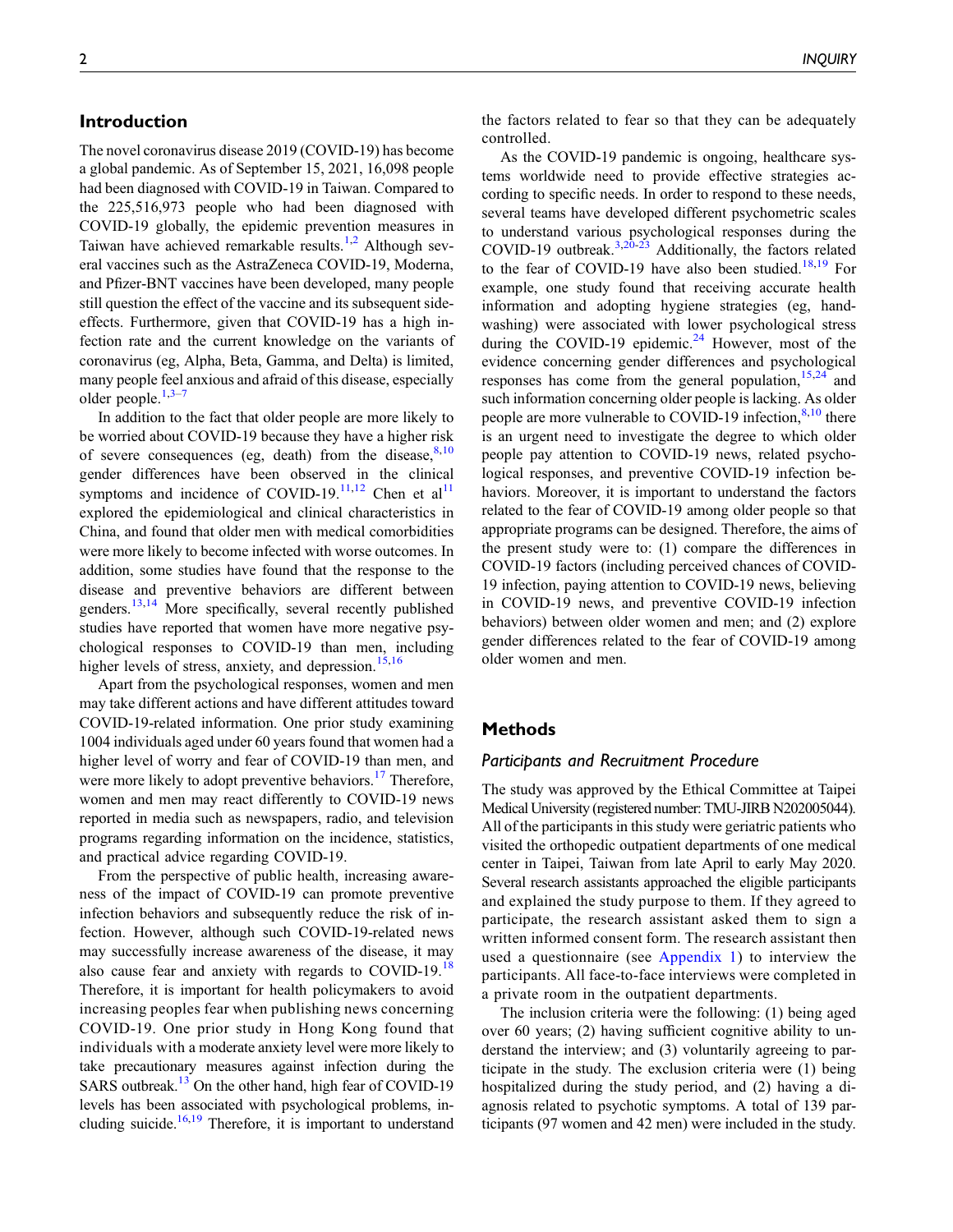# Measures (please see [Appendix 1](#page-5-0) for detailed item descriptions)

Fear of COVID-19 Scale (FCV-19S). The seven-item FCV-19S was used to assess an individual's fear of COVID-19. All of the items are rated on a five-point Likert scale ranging from 1 (strongly disagree) to 5 (strongly agree), where a higher score indicates a higher level of fear toward COVID-19. An example item is "I cannot sleep because I'm worrying about getting coronavirus-19." The FCV-19S was originally developed for a general Iranian population, and its psychometric properties have been found to be satisfactory (eg, Cronbach's  $\alpha$  = .82<sup>3</sup>). The Chinese FCV-19S also has promising psy-chometric properties.<sup>[25](#page-8-0)</sup> Moreover, the Cronbach's  $\alpha$  of the FCV-19S in the present study was good ( $\alpha$  = .79). The FCV-19S total score computed in the present study used the following method: summing up the FCV-19S item scores and dividing by 7 (ie, the number of items).

Believing COVID-19 Information Scale (BCIS). The sixitem BCIS was used to assess the extent to which an individual believes in the COVID-19 information obtained. All of the items are rated on a five-point Likert scale ranging from 1 (no belief at all) to 5 (total belief), where a higher score indicates a greater level of believing the obtained COVID-19 information. The BCIS items include an item stem of "How much do you believe in the COVID-19 information on...," and different media sources are added to the stem. More specifically, the sources include traditional newspapers, television, online news, Facebook, LINE chat rooms, and LINE news pages. The heavier emphasis on social media sources is because LINE and Facebook are the most frequently used online social media platforms among Taiwanese individuals. $26,27$  $26,27$ Chang et  $al^{25}$  designed the BCIS to assess how much Taiwanese people with mental illness believe the COVID-19 information from these sources. Moreover, the Cronbach's  $\alpha$  of the BCIS in the present study was good ( $\alpha = .74$ ).

Attention to COVID-19 news. One item was used to assess how the participants paid attention to news reporting COVID-19 information. The item was rated on a five-point Likert scale ranging from 1 (not care at all) to 5 (care a lot), where a higher score indicates paying more attention to the COVID-19 information.

Perceived chances of infection. One item was used to assess how the participants evaluated the chances of being infected by COVID-19. The item was rated on a five-point Likert scale ranging from 1 (very low) to 5 (very high), where a higher score indicates a higher perceived chance of being infected by COVID-19.

COVID-19 news search. One item was used to assess how often the participants searched for news related to COVID-19. The item was rated on a five-point Likert scale ranging from 1 (never) to 5 (always), where a higher score indicates more frequently searching for COVID-19 news.

Preventive COVID-19 behaviors. Three behaviors rec-ommended by the World Health Organizational<sup>[10](#page-7-5)</sup> to prevent COVID-19 infection were used to assess how frequently the participants performed each behavior. The three behaviors were handwashing, avoiding touching eyes/nose/mouth, and covering the mouth when sneezing. All of the behaviors were

rated on a five-point Likert scale ranging from 1 (rarely) to 5 (always), where a higher score indicates more frequently performing a behavior.

Demographics and clinical characteristics. Age, sex, educational status, and chronic diseases were reported by the participants. More specifically, the participants reported whether they had the following diseases using a yes/no question: hypertension, diabetes mellitus, valvular heart disease, coronary artery disease, renal disease, stroke, hemodialysis, peritoneal dialysis, hepatitis, affective disorders, gastrointestinal ulcer, and cancer. The number of chronic diseases a participant had was then calculated for further data analysis.

## Data Analysis

Descriptive statistics, including means (and standard deviations) and frequencies (percentages), were used to understand the participants' characteristics and their information on COVID-19 questions. Independent t-tests and Cohen's d were then used to understand differences in the characteristics and information on COVID-19 questions between the female and male participants. For Cohen's  $d$ , a value of .2 indicates a small effect, a value of .5 a moderate effect, and a value of .8 a *large* effect.<sup>[28](#page-8-3)</sup> Pearson correlation coefficients were used to understand associations among all of the studied variables. Finally, two regression models were constructed to identify the significant factors related to the fear of COVID-19 among the participants. One of the regression models was applied for women and the other for men. Both regression models used the fear of COVID-19 as the dependent variable, and age, educational status (junior high or below vs. senior high or above), number of chronic diseases, perceived chances of COVID-19 infection, attention to COVID-19 news, COVID-19 news search, believing in COVID-19 news, handwashing, avoiding touching eyes/nose/mouth, and covering the mouth when sneezing as independent variables. All statistical analyses were performed using IBM SPSS 24.0 (IBM Corp, Armonk, NY).

## Results

The characteristics of the participants are presented in [Table](#page-3-0) [1](#page-3-0). The mean age of the participants was  $71.73$  years (SD = 7.90), and most were women ( $n = 97$ ; 69.8%). Nearly onethird of the participants had completed their education at junior high or below. On average, the participants had 1.16 chronic diseases (SD = 1.28), and 54 of them did not report any chronic diseases (38.8%). Therefore, the sample was somewhat healthy. The participants perceived chances of being infected by COVID-19 were relatively low (mean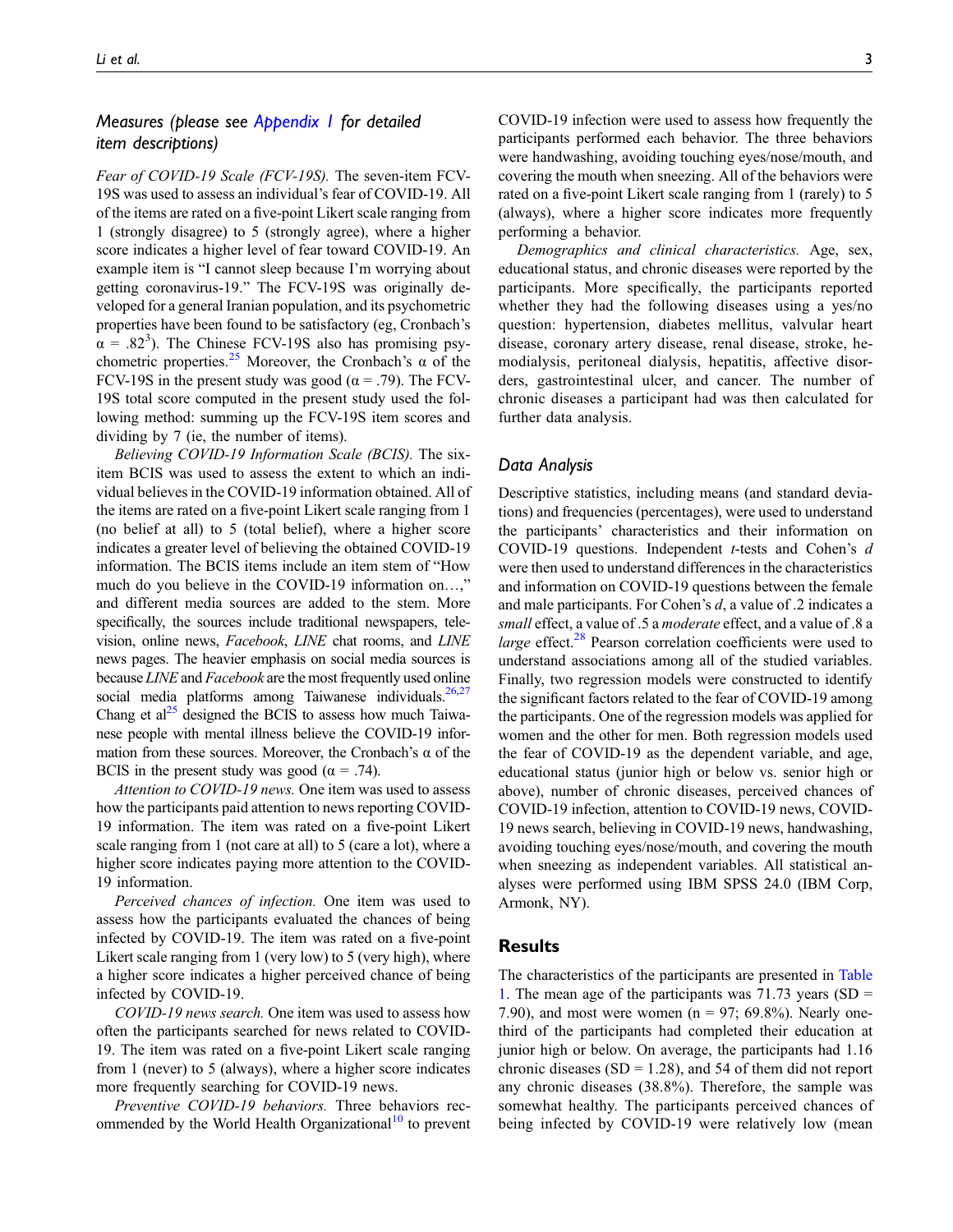score = 1.51), and they did not specifically search for COVID-19 news (mean score = 2.00). Although the participants did not specifically search for news, their attention to COVID-19 news was high (mean score  $= 4.10$ ), and they frequently performed preventive COVID-19 behaviors (mean score = 4.74-4.86). Moreover, they believed COVID-19 information to a moderate level (mean score = 2.84) and had low fear of COVID-19 levels (mean score  $= 1.80$ ).

[Table 2](#page-3-1) shows the characteristics and responses to COVID-19 questions among the women and men. No significant gender differences were found in any variable. However, effect sizes showed that compared to men, the women were younger  $(d = -.24)$ , had fewer chronic diseases  $(d = -.36)$ , more frequently performed preventive behaviors  $(d = .23-.32)$ , and had less fear of COVID-19  $(d = -.31)$ . [Table 3](#page-4-0) illustrates the Pearson correlations between the

<span id="page-3-0"></span>Table 1. Participants' Characteristics and Responses to COVID-19 Questions  $(N = 139)$ .

|                                              | N (%) or Mean (SD)/Range |
|----------------------------------------------|--------------------------|
| Age (year)                                   | 71.73 (7.90)/60-97       |
| Women                                        | 97 (69.8)                |
| Men                                          | 42 (30.2)                |
| Educational status (junior high or<br>below) | 46 (33.1)                |
| Number of diseases                           | $1.16$ (1.28)/0-5        |
| Perceived chances of COVID-19<br>infection   | $1.51$ $(.88)/1 - 5$     |
| Paying attention to COVID-19 news            | $4.10(1.10)/1 - 5$       |
| COVID-19 news searching                      | $2.00$ $(1.40)/1 - 5$    |
| Believing in COVID-19 news                   | $2.84$ $(.63)/1 - 5$     |
| Handwashing                                  | $4.78$ $(.68)/2-5$       |
| Avoid touching eyes/nose/mouth               | $4.74$ $(.71)/1-5$       |
| Covering mouth when sneezing                 | $4.86$ $(.57)/1 - 5$     |
| Fear of COVID-19                             | $1.80$ $(.80)/1 - 5$     |

studied variables. The participants who perceived a higher chance of being infected by COVID-19 searched more frequently for COVID-19 information ( $r = .28$ ;  $P < .01$ ) and had a greater fear of COVID-19 ( $r = .40; P < .001$ ). Those who paid more attention to COVID-19 information also searched more frequently for COVID-19 information ( $r = .23$ ;  $P < .01$ ) and believed more in the COVID-19 information ( $r = .28; P < .01$ ).

Multiple regression models demonstrated that the perceived chance of COVID-19 infection was a significant factor in explaining the fear of COVID-19 among both women (β = .30;  $P = .006$ ) and men (standardized coefficient [β] = .44;  $P = .01$ ). Except for the perceived chances of being infected by COVID-19, no other significant factors explained the men's fear of COVID-19. However, believing in COVID-19 news ( $\beta$  = .21;  $P = .04$ ) and covering the mouth when sneezing ( $\beta = -.46$ ;  $P = .03$ ) were also significant factors in explaining women's fear of COVID-19 [\(Table 4](#page-4-1)).

## **Discussion**

The present study attempted to delineate the response patterns in the behavior and fear of COVID-19 between older women and men in Taiwan. The findings showed that both women and men had a low fear of COVID-19, paid high attention to COVID-19 news, and practiced good preventive COVID-19 infection behaviors. The correlation matrix showed that those who had more chronic diseases and perceived higher chances of COVID-19 infection were more afraid of COVID-19. However, the findings were different after women and men were separated out in the regression models.

The older individuals in the present study had low levels of fear toward COVID-19 (mean score  $= 1.8$ ) compared with a prior study examining the fear of COVID-19 among 1032 older adults aged 60–6[9](#page-7-18) years (mean score  $= 2.8$ ) in Bangladesh.<sup>9</sup> Also, Li et al<sup>[29](#page-8-4)</sup> examined the measurement invariance of the FCV-19S items by analyzing data from ten countries

Table 2. Comparing Participants' Characteristics and Responses to COVID-19 Questions Between Gender.

|                                                        | Mean (SD)         |                 |                        |           |  |
|--------------------------------------------------------|-------------------|-----------------|------------------------|-----------|--|
|                                                        | Female $(N = 97)$ | Male $(N = 42)$ | $t$ ( <i>P</i> -value) | Cohen's d |  |
| Age (year)                                             | 71.16 (8.09)      | 73.05 (7.36)    | $1.29$ $(.20)$         | $-.24$    |  |
| Educational status (junior high or below) <sup>a</sup> | 37(38.1)          | 9(21.4)         | 3.70(0.054)            |           |  |
| Number of diseases                                     | 1.02(1.24)        | 1.48(1.33)      | 1.94(0.054)            | $-.36$    |  |
| Perceived chances of COVID-19 infection                | 1.47(0.83)        | 1.60(99)        | .74(.46)               | $-.14$    |  |
| Paying attention to COVID-19 news                      | 4.08(1.04)        | 4.14(1.24)      | .30(.77)               | $-.05$    |  |
| COVID-19 news searching                                | 1.97(1.37)        | 2.07(1.47)      | .40(.69)               | $-.07$    |  |
| Believing in COVID-19 news                             | 2.84(.64)         | 2.85(.62)       | $.06$ $(.95)$          | $-.02$    |  |
| Handwashing                                            | 4.86(.54)         | 4.62(.91)       | 1.91(0.06)             | .32       |  |
| Avoid touching eyes/nose/mouth                         | 4.79(0.66)        | $4.62$ (.79)    | 1.35(.18)              | .23       |  |
| Covering mouth when sneezing                           | 4.92(40)          | 4.74(.83)       | 1.73(0.9)              | .28       |  |
| Fear of COVID-19                                       | 1.72 (.69)        | 1.99(1.00)      | 1.84(07)               | $-.31$    |  |

<span id="page-3-2"></span><sup>a</sup>Presented using n (%) and tested using  $\chi^2$ .

<span id="page-3-1"></span>Cohen's d is calculated using (mean of female group–mean of male group/SD<sub>pooled</sub>, an absolute d at .2 indicates small effect; at .5 moderate; at .8 large.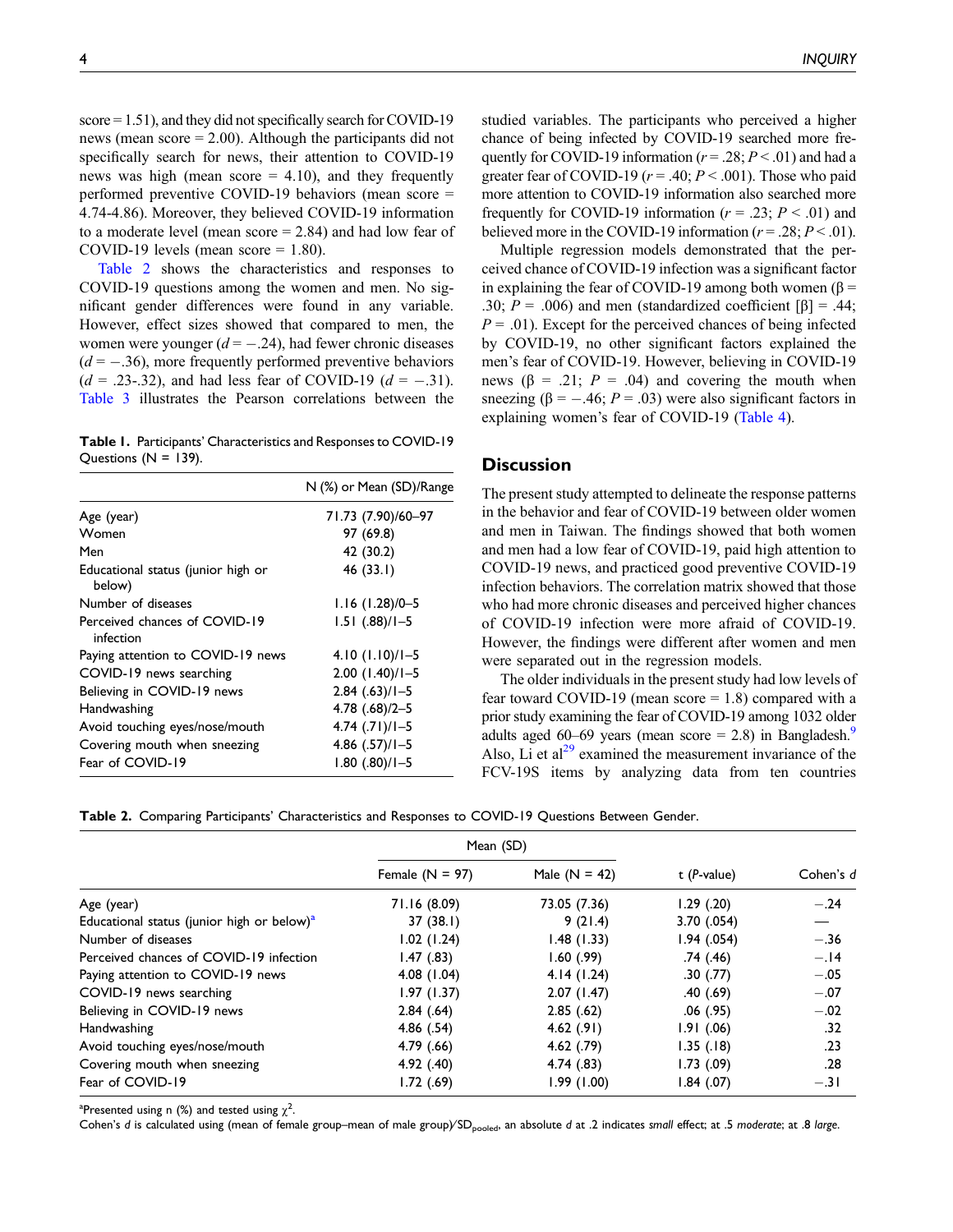(including Bangladesh and the United Kingdom) and reported that the mean score on the FCV-19S was 2.0–3.9 among populations aged 16–68 years. A possible reason may be the effective infection prevention policy in Taiwan. As soon as COVID-19 appeared to be a transmissible disease in Wuhan, China in December 2019, the Taiwanese government paid close attention to the danger of the disease and took immediate action. For example, the government added COVID-19 as the fifth category of notifiable infectious diseases in January  $2020$  $2020$ , so that once an individual was diagnosed with COVID-19, healthcare professionals were required to notify the health authority within 24 hours. Subsequently, the Taiwanese government conducted tourism history surveys from the airport to the community, and implemented home quarantine for individuals who returned from

countries with COVID-19 outbreaks.<sup>[2](#page-7-1)</sup> The data collection of this study was from late April to early May 2020. Compared to other countries (eg, European countries and USA), Taiwan did very well in controlling COVID-19 and attracted global attention for their disease-inhibiting policies during the period.<sup>[12](#page-7-7)</sup> Therefore, the lowest incidence of COVID-19 in Taiwan compared to other countries may explain the lower fear of COVID-19 score among the older Taiwanese population in this study.

The relationships between preventive COVID-19 infection behaviors and fear are complex. Several behavioral theories and models (eg, the Fear Drive Model, Health Belief Model, and Protection Motivation Theory) have suggested that individuals' threat/fear drives them to perform preventive behaviors $30-32$  $30-32$  $30-32$  through increased risk perception.<sup>[16](#page-7-11)</sup> Therefore, frequently performing preventive behaviors is very

Table 3. Pearson Correlation Among Studied Variables.

|                |           | 2        | 3      | $\overline{4}$     | 5       | 6      | 7      | 8                  | 9        | $\overline{10}$ | $\mathbf{H}$ |
|----------------|-----------|----------|--------|--------------------|---------|--------|--------|--------------------|----------|-----------------|--------------|
| I. Age         |           |          |        |                    |         |        |        |                    |          |                 |              |
| 2. Education   | $-.36***$ |          |        |                    |         |        |        |                    |          |                 |              |
| 3. Disease     | .32 ***   | $-.25**$ |        |                    |         |        |        |                    |          |                 |              |
| 4. Chance      | $-.09$    | .04      | .03    |                    |         |        |        |                    |          |                 |              |
| 5. Attention   | $-.13$    | .19*     | $-.01$ | .10                |         |        |        |                    |          |                 |              |
| 6. Searching   | $-.25***$ | $.25**$  | $-.08$ | .28**              | $.23**$ |        |        |                    |          |                 |              |
| 7. Believing   | .02       | .06      | .07    | .04                | $.28**$ | . I 5  |        |                    |          |                 |              |
| 8. Handwashing | .05       | $-.09$   | .04    | $-.14$             | $-.03$  | $-.15$ | .01    |                    |          |                 |              |
| 9. Touch       | $-.04$    | $-.06$   | $-.02$ | $-.03$             | $-.003$ | $-.15$ | $-.02$ | $.26**$            |          |                 |              |
| 10. Cover      | $-.21*$   | .05      | $-.03$ | $-.18*$            | $-.02$  | $-.08$ | $-.09$ | .49 <sup>***</sup> | $.62***$ |                 |              |
| II. Fear       | .11       | $-.04$   | ∗19.   | .40 <sup>***</sup> | .01     | .04    | .15    | $-.02$             | $-.01$   | $-.15$          |              |

 $*P < .05$ ;  $*P < .01$ ;  $*P < .001$ .

<span id="page-4-0"></span>Disease = number of diseases; Chance = Perceived chance of COVID-19 infection; Attention = Paying attention to COVID-19 news; Searching = COVID-19 news searching; Believing = Believing in COVID-19 news; Touch = Avoid touching eyes/nose/mouth; Cover = Covering mouth when sneezing; Fear = Fear of COVID-19.

<span id="page-4-1"></span>Table 4. Regression Models in Explaining Fear of COVID-19. Bold values indicated the factors reached statistical significance (P-value <.05).

|                                | B $(SE)/\beta$ ( <i>P</i> -value) |                             |  |  |
|--------------------------------|-----------------------------------|-----------------------------|--|--|
|                                | Male $(N = 42)$                   | Female $(N = 97)$           |  |  |
| Age                            | $.03$ $(.03)/.19$ $(.37)$         | $-.003$ (.01)/ $-.03$ (.78) |  |  |
| <b>Educational status</b>      | $-.43$ (.43)/ $-.18$ (.32)        | $.05$ $(.17)/.04$ $(.76)$   |  |  |
| Number of diseases             | $.03$ $(.13)/.04$ $(.83)$         | $.09$ $(.06)/.17$ $(.11)$   |  |  |
| Perceived chance of infection  | $.45$ $(.17)/.44$ $(.01)$         | $.25$ $(.09)/.30$ $(.006)$  |  |  |
| Attention to COVID-19 news     | $.07$ $(.15)/.09$ $(.64)$         | $-.07$ (.07)/ $-.11$ (.30)  |  |  |
| COVID-19 news searching        | $-.03$ (.12)/ $-.04$ (.82)        | $-.04$ (.06)/ $-.08$ (.46)  |  |  |
| Believing in COVID-19 news     | $.12$ $(.26)/.08$ $(.64)$         | $.23$ $(.11)/.21$ $(.04)$   |  |  |
| Handwashing                    | $.11$ $(.23)/.10$ $(.65)$         | $-.01$ (.13)/ $-.01$ (.92)  |  |  |
| Avoid touching eyes/nose/mouth | .21 (.32)/.17 (.52)               | $.03$ $(.12)/.03$ $(.77)$   |  |  |
| Covering mouth when sneezing   | $-.07$ $(.38)/-.06$ $(.85)$       | $-.46$ (.21)/-.27 (.03)     |  |  |
|                                | Model fit                         |                             |  |  |
| $F(P-value)$                   | 1.36(0.25)                        | 3.10(0.002)                 |  |  |
| $R^2$ (adjusted $R^2$ )        | .31(.08)                          | .27(.18)                    |  |  |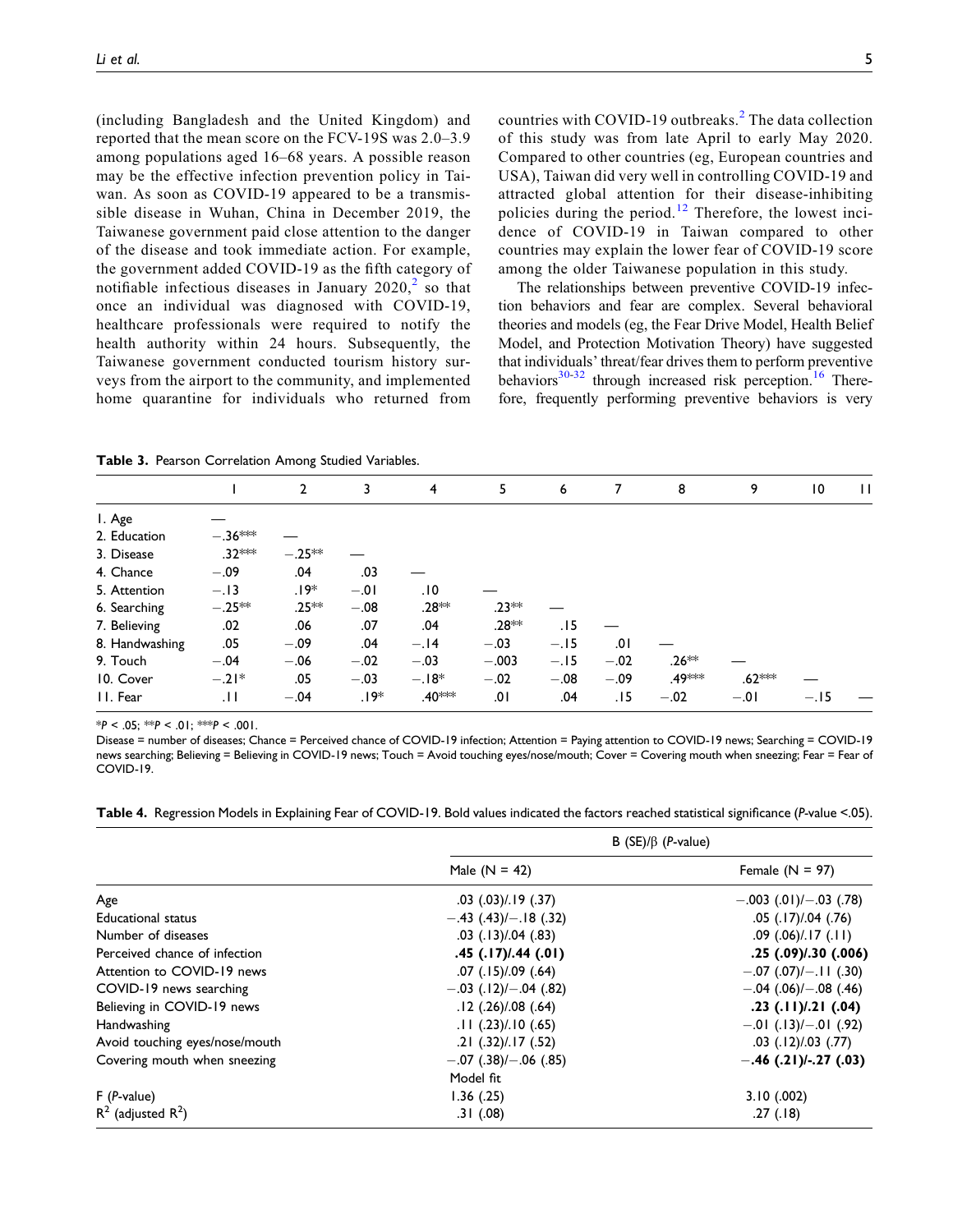likely to lower fear. This may partly explain the negative association between covering the mouth when sneezing and fear of COVID-19 among the women in the present study. However, this association was not found among the men. Prior studies have also reported gender differences in health-related behaviors.<sup>33[,34](#page-8-8)</sup> For example, Vlassoff reported that women are more likely to self-treat or use alternative therapies and men are more likely to seek treatment from formal health services.<sup>[33](#page-8-7)</sup> Deeks et al<sup>34</sup> and  $Ek^{35}$  $Ek^{35}$  $Ek^{35}$  reported that women are more willing to get information regarding health or illness prevention than men. These findings may further explain why preventive behaviors were not significantly related to reducing fear of COVID-19 among the men in the present study.

Additionally, the women in the present study had higher levels of fear toward COVID-19 when they believed more in COVID-19 news. However, this association was not found among men. A possible explanation is that women are more sensitive to stress than men. $36$  As COVID-19 news reports can be stressful (eg, hearing the number of infections and deaths), women may be more sensitive to this news when they believe in it. In contrast, men may not have the same feelings as women. Moreover, the findings indicated that when the participants perceived higher chances of COVID-19 infection, they had higher levels of fear of COVID-19 irrespective of gender. This finding is reasonable because older people may be more afraid of the consequences of COVID-19 infection.<sup>8,[10](#page-7-5)</sup>

Unlike prior evidence showing higher levels of fear of COVID-19 among women than among men,  $15,16,24$  $15,16,24$  $15,16,24$  the findings of the present study indicated that the women had a relatively lower level of fear of COVID-19 than the men. This finding may be explained by the different features between women and men. In the present study, the men had more chronic diseases than the women. Given the reported

# <span id="page-5-0"></span>Appendix 1

## Covid-19 Survey

Demographics and Clinical Characteristics

association between chronic diseases and mortality among people infected by COVID-19, $37$  the men in the present study may have had a greater fear of COVID-19 due to their chronic diseases.

There are several limitations to the present study. First, the older people were somewhat healthy (as they had few chronic diseases), and therefore the results of the study may not be generalizable to older people with severe illnesses or prolonged chronic diseases. Second, the study used convenience sampling with a relatively small sample size. Moreover, the participants were community-dwelling older people who visited the outpatient departments at one specific medical center in Taipei. Therefore, the present sample is more representative of older people who take care of their health. In this regard, the attention to COVID-19 and preventive COVID-19 infection behaviors among the study participants may be higher than in other older populations. Third, all of the data were self-reported by the participants, so the present study suffers from bias due to self-reports, such as recall bias and social desirability bias.

## Conclusion

The findings of this study showed that the older people who performed preventive behaviors more often had a lower fear of COVID-19, and that this may be related to the policies of the Taiwanese government. News from the media had a negative effect in lowering the fear of COVID among women but not among men. These findings may be helpful for healthcare providers who should consider strategies for improving preventive behaviors among older people to help ease their worries and fears concerning COVID-19.

| Name                                            | Date                                                                                                                                                                                                                                                                                                  |  |  |  |
|-------------------------------------------------|-------------------------------------------------------------------------------------------------------------------------------------------------------------------------------------------------------------------------------------------------------------------------------------------------------|--|--|--|
| Gender: $\Box$ Male $\Box$ Female $\Box$ Other: | Age:                                                                                                                                                                                                                                                                                                  |  |  |  |
| Highest educational level:                      | $\Box$ None $\Box$ Elementary $\Box$ Junior high $\Box$ Senior<br>high $\Box$ Collage $\Box$ Graduate school                                                                                                                                                                                          |  |  |  |
| Chronic underlying disease: (Multiple choice)   | $\Box$ Hypertension $\Box$ Diabetes mellitus $\Box$ Valvular<br>heart disease $\square$ Coronary artery disease $\square$<br>Renal disease □ Stroke □ Hemodialysis/<br>Peritoneal dialysis □ Hepatitis □ Affective<br>disorders $\Box$ Gastrointestinal ulcer $\Box$ Cancer<br>history $\Box$ Others: |  |  |  |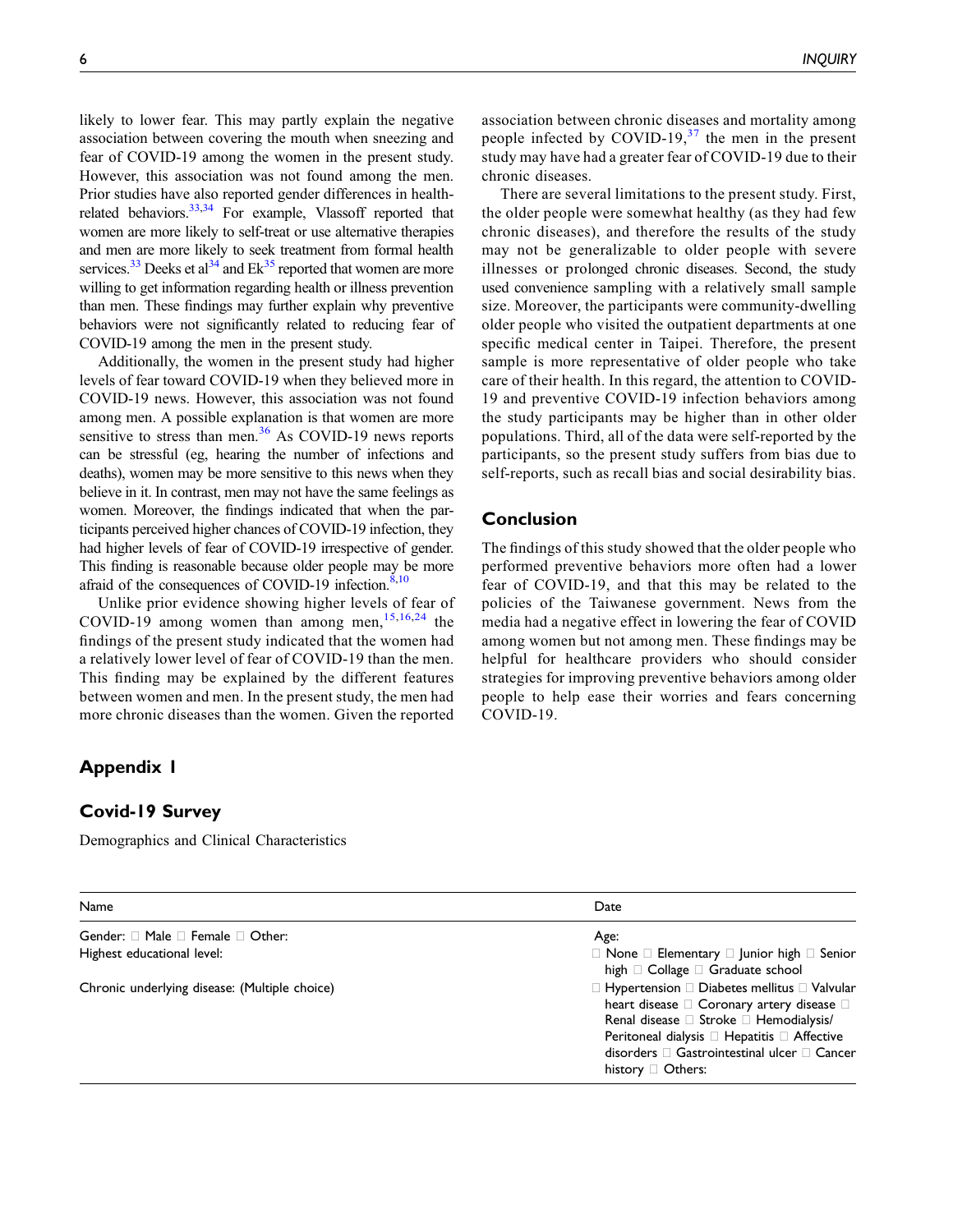| Fear of COVID-19 Scale                                                                                                                                                                                                                                                                                                      | Strongly<br><b>Disagree</b>   |                       | Neither Agree nor<br>Disagree Disagree |                               |         | Strongly<br>Agree Agree                          |
|-----------------------------------------------------------------------------------------------------------------------------------------------------------------------------------------------------------------------------------------------------------------------------------------------------------------------------|-------------------------------|-----------------------|----------------------------------------|-------------------------------|---------|--------------------------------------------------|
| 1 am most afraid of coronavirus-19<br>It makes me uncomfortable to think about coronavirus-19<br>My hands become clammy when I think about coronavirus-19<br>I am afraid of losing my life because of coronavirus-19<br>When watching news and stories about coronavirus-19 on social<br>media, I become nervous or anxious |                               |                       |                                        |                               |         |                                                  |
| I cannot sleep because I am worrying about getting coronavirus-19<br>My heart races or palpitates when I think about getting coronavirus-<br>19                                                                                                                                                                             |                               |                       |                                        |                               |         |                                                  |
| Attention to COVID-19 News                                                                                                                                                                                                                                                                                                  |                               |                       |                                        |                               |         | Not Care at all Not Care Average Care Care a Lot |
| How much do you care about the news reporting COVID-19 information?                                                                                                                                                                                                                                                         |                               |                       |                                        |                               |         |                                                  |
| COVID-19 News Search                                                                                                                                                                                                                                                                                                        | Rarely                        | Sometimes             | Often                                  |                               | Usually | Always                                           |
| How often do you search for news related to COVID-19?                                                                                                                                                                                                                                                                       |                               |                       |                                        |                               |         |                                                  |
| Perceived Chance of Infection                                                                                                                                                                                                                                                                                               |                               | Very Low              | Low                                    | Average                       | High    | Very High                                        |
| How high do you think the chances are of being infected by COVID-19?                                                                                                                                                                                                                                                        |                               |                       |                                        |                               |         |                                                  |
| Believing COVID-19 Information Scale                                                                                                                                                                                                                                                                                        | Strongly<br><b>Disbelieve</b> | Disbelieve Disbelieve | Neither Believe nor                    |                               |         | Strongly<br>Believe Believe                      |
| How much do you believe in COVID-19 information in<br>LINE chat rooms?<br>How much do you believe in COVID-19 information in                                                                                                                                                                                                |                               |                       |                                        |                               |         |                                                  |
| LINE news pages?<br>How much do you believe in COVID-19 information on<br>Facebook?                                                                                                                                                                                                                                         |                               |                       |                                        |                               |         |                                                  |
| How much do you believe in COVID-19 information in<br>online news?<br>How much do you believe in COVID-19 information on                                                                                                                                                                                                    |                               |                       |                                        |                               |         |                                                  |
| television?<br>How much do you believe in COVID-19 information in<br>traditional newspapers?                                                                                                                                                                                                                                |                               |                       |                                        |                               |         |                                                  |
| Preventive COVID-19 Infection Behaviors Scale                                                                                                                                                                                                                                                                               |                               | Almost<br>Never       |                                        | Rarely Sometimes Often Always |         | Almost                                           |
| How often do you regularly and thoroughly clean your hands with an alcohol-based<br>hand rub or wash them with soap and water?<br>How often do you avoid touching eyes, nose, and mouth?<br>How often do you cover your mouth and nose with your bent elbow or tissue when<br>you cough or sneeze?                          |                               |                       |                                        |                               |         |                                                  |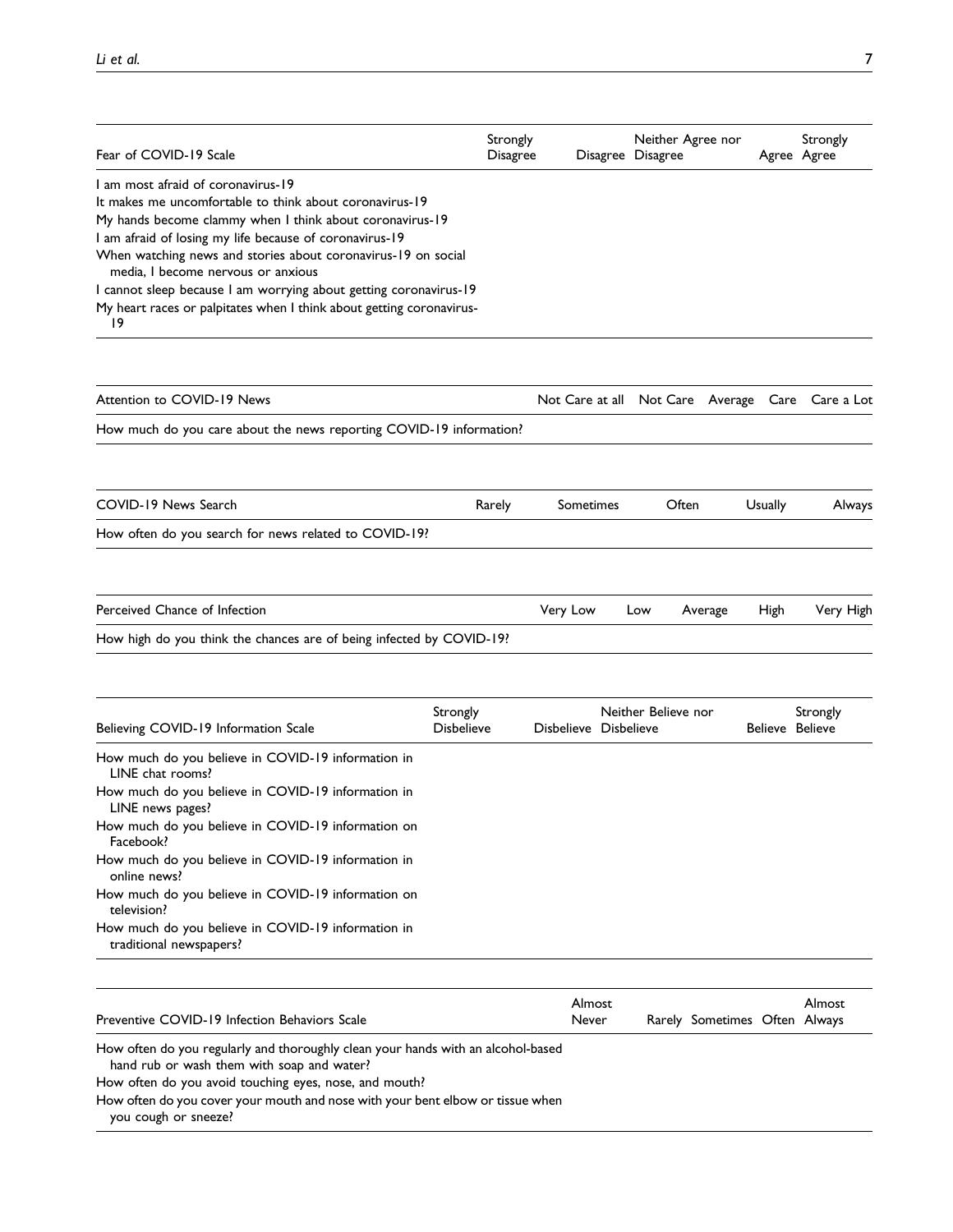## Acknowledgments

The authors are grateful to Taipei Medical University (Grant numbers TMU110-AE1-B07) forfinancially supporting this research.

#### Declaration of Conflicting Interests

The author(s) declared no potential conflicts of interest with respect to the research, authorship, and/or publication of this article.

#### Funding

The author(s) disclosed receipt of the following financial support for the research, authorship, and/or publication of this article: Taipei Medical University (Grant numbers TMU110-AE1-B07).

#### ORCID iDs

Yueh-Ping Li **b** <https://orcid.org/0000-0003-1632-5216> Chung-Ying Lin <https://orcid.org/0000-0002-2129-4242> Yu-Pin Chen **b** <https://orcid.org/0000-0002-9729-6375>

#### <span id="page-7-0"></span>**References**

- 1. Lin C, Braund WE, Auerbach J, et al. Policy decisions and use of information technology to fight 2019 novel coronavirus disease, Taiwan. Emerg Infect Dis. 2020;26:200574. doi:[10.](https://doi.org/10.3201/eid2607.200574) [3201/eid2607.200574.](https://doi.org/10.3201/eid2607.200574)
- <span id="page-7-1"></span>2. Taiwan Centers for Disease Control. COVID-19 (SARS-CoV-2 Infection); 2021. <https://www.cdc.gov.tw/En>. accessed on Sep. 15, 2021.
- <span id="page-7-2"></span>3. Ahorsu DK, Lin CY, Imani V, et al. The fear of COVID-19 scale: Development and initial validation. Int J Ment Health Add 2020;1-9. doi[:10.1007/s11469-020-00270-8](https://doi.org/10.1007/s11469-020-00270-8).
- 4. Olashore AA, Akanni OO, Fela-Thomas AL, Khutsafalo K. The psychological impact of COVID-19 on health-care workers in African Countries: A systematic review. Asian J Soc Health Behav. 2021;4:85-97. doi:[10.4103/shb.shb\\_32\\_21](https://doi.org/10.4103/shb.shb_32_21).
- 5. Sharma R, Bansal P, Chhabra M, Bansal C, Arora M. Severe acute respiratory syndrome coronavirus-2-associated perceived stress and anxiety among Indian medical students: A crosssectional study. Asian J Soc Health Behav. 2021;4:98-104. doi: [10.4103/shb.shb\\_9\\_21.](https://doi.org/10.4103/shb.shb_9_21)
- 6. Rajabimajd N, Alimoradi Z, Griffiths MD. Impact of COVID-19-related fear and anxiety on job attributes: A systematic review. Asian J Soc Health Behav. 2021;4:51-55. doi[:10.4103/](https://doi.org/10.4103/shb.shb_24_21) [shb.shb\\_24\\_21.](https://doi.org/10.4103/shb.shb_24_21)
- <span id="page-7-3"></span>7. Patil ST, Datar MC, Shetty JV, Naphade NM. Psychological consequences and coping strategies of patients undergoing treatment for COVID-19 at a tertiary care hospital: A qualitative study. Asian J Soc Health Behav. 2021;4:62-68. doi:[10.](https://doi.org/10.4103/shb.shb_5_21) [4103/shb.shb\\_5\\_21.](https://doi.org/10.4103/shb.shb_5_21)
- <span id="page-7-4"></span>8. Centers for Disease Control. People Who Are at Higher Risk for Severe Illness; 2020. [https://www.cdc.gov/coronavirus/2019](https://www.cdc.gov/coronavirus/2019-ncov/need-extra-precautions/people-at-higher-risk.html) [ncov/need-extra-precautions/people-at-higher-risk.html](https://www.cdc.gov/coronavirus/2019-ncov/need-extra-precautions/people-at-higher-risk.html).
- <span id="page-7-18"></span>9. Mistry SK, Mehrab ARM, Akther F, et al. Exploring fear of COVID-19 and its correlates among older adults in Bangladesh. Glob Health. 2021;17:47. doi[:10.1186/s12992-021-00698-0](https://doi.org/10.1186/s12992-021-00698-0).
- <span id="page-7-5"></span>10. WHO Q&A. On Coronaviruses (COVID-19); 2020. [https://](https://www.who.int/news-room/q-a-detail/q-a-coronaviruses) [www.who.int/news-room/q-a-detail/q-a-coronaviruses.](https://www.who.int/news-room/q-a-detail/q-a-coronaviruses)
- <span id="page-7-6"></span>11. Chen N, Zhou M, Dong X, et al. Epidemiological and clinical characteristics of 99 cases of 2019 novel coronavirus pneumonia in Wuhan, China: A descriptive study. Lancet. 2020;395: 507-513. DOI: [10.1016/S0140-6736\(20\)30211-7.](https://doi.org/10.1016/S0140-6736(20)30211-7)
- <span id="page-7-7"></span>12. Jin J-M, Bai P, He W, et al. Gender differences in patients with COVID-19: focus on severity and mortality. Frontiers in Public Health. 2020;8:152. doi[:10.3389/fpubh.2020.00152.](https://doi.org/10.3389/fpubh.2020.00152)
- <span id="page-7-8"></span>13. Leung GM, Lam T-H, Ho L-M, et al. The impact of community psychological responses on outbreak control for severe acute respiratory syndrome in Hong Kong. J Epidemiol Com. 2003; 57:857-863. doi[:10.1136/jech.57.11.857](https://doi.org/10.1136/jech.57.11.857).
- <span id="page-7-9"></span>14. Wang C, Pan R, Wan X, et al. Immediate psychological responses and associated factors during the initial stage of the 2019 coronavirus disease (COVID-19) epidemic among the general population in China. Int J Environ Res Publ Health. 2020;17(5):1729. doi[:10.3390/ijerph17051729](https://doi.org/10.3390/ijerph17051729).
- <span id="page-7-10"></span>15. Tzur Bitan D, Grossman-Giron A, Bloch Y, et al. Fear of COVID-19 scale: Psychometric characteristics, reliability and validity in the Israeli population. Psychiatr Res. 2020;289: 113100. doi:[10.1016/j.psychres.2020.113100](https://doi.org/10.1016/j.psychres.2020.113100).
- <span id="page-7-11"></span>16. Pakpour AH, Griffiths MD, Lin C-Y. Assessing the psychological response to the COVID-19: A response to Bitan et al. "Fear of COVID-19 scale: Psychometric characteristics, reliability and validity in the Israeli population". Psychiatr Res. 2020;290:113127. doi[:10.1016/j.psychres.2020.113127](https://doi.org/10.1016/j.psychres.2020.113127).
- <span id="page-7-12"></span>17. Bronfman N, Repetto P, Cordon P, et al. Gender differences on psychosocial factors affecting COVID-19 preventive behaviors. Sustainability. 2021;13:6148. doi:[10.3390/05/30su13116148.](https://doi.org/10.3390/05/30su13116148)
- <span id="page-7-13"></span>18. Goyal K, Chauhan P, Chhikara K, et al. Fear of COVID 2019: First suicidal case in India! Asian J Psychiatr. 2020;49:101989. doi:[10.1016/j.ajp.2020.101989](https://doi.org/10.1016/j.ajp.2020.101989).
- <span id="page-7-14"></span>19. Ren SY, Gao RD, Chen YL. Fear can be more harmful than the severe acute respiratory syndrome coronavirus 2 in controlling the coronavirus disease 2019 epidemic. World J Clin Cases. 2020;8:652-657. doi[:10.12998/wjcc.v8.i4.652](https://doi.org/10.12998/wjcc.v8.i4.652).
- <span id="page-7-15"></span>20. Pakpour AH, Liu C-h, Hou W-L, et al. Comparing fear of COVID-19 and preventive COVID-19 infection behaviors between Iranian and Taiwanese older people: Early reaction may be a key. Front Public Health. 2021;9:740333. doi[:10.](https://doi.org/10.3389/fpubh.2021.740333) [3389/fpubh.2021.740333.](https://doi.org/10.3389/fpubh.2021.740333)
- 21. Satici B, Gocet-Tekin E, Deniz ME, et al. Adaptation of the fear of COVID-19 scale: Its association with psychological distress and life satisfaction in Turkey. Int J Ment Health Addict. 2020: 1-9. doi[:10.1007/s11469-020-00294-0](https://doi.org/10.1007/s11469-020-00294-0).
- 22. Pakpour AH, Griffiths MD, Chang KC, et al. Assessing the fear of COVID-19 among different populations: A response to Ransing et al. (2020). Brain Behav Immun. 2020;89:524-525. doi:[10.1016/j.bbi.2020.06.006.](https://doi.org/10.1016/j.bbi.2020.06.006)
- <span id="page-7-16"></span>23. Taylor S, Landry CA, Paluszek MM, et al. Development and initial validation of the COVID stress scales. J Anxiety Disord. 2020;72:102232. doi:[10.1016/j.janxdis.2020.102232](https://doi.org/10.1016/j.janxdis.2020.102232).
- <span id="page-7-17"></span>24. Wang C, Pan R, Wan X, et al. Immediate psychological responses and associated factors during the initial stage of the